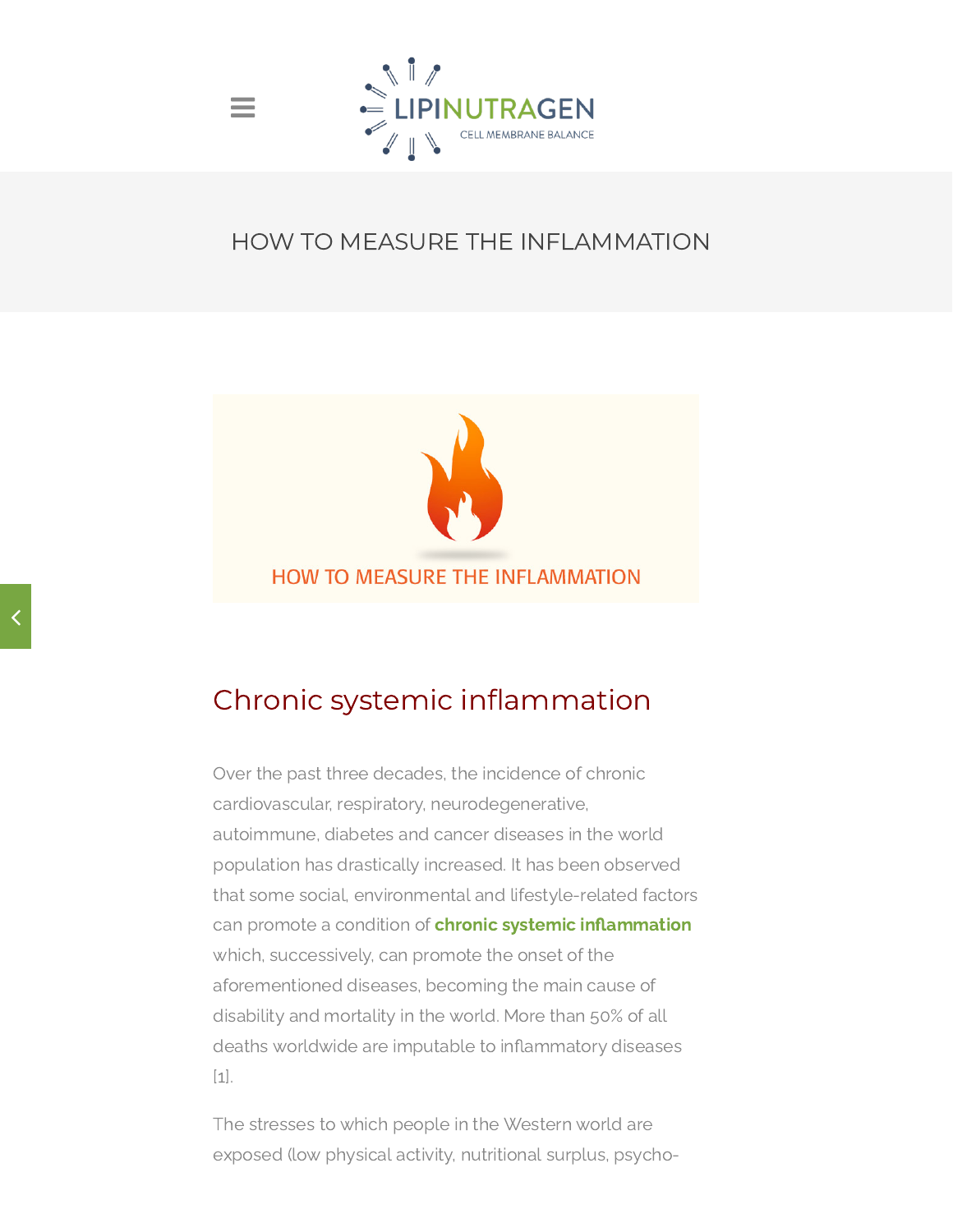emotional stress) create an environment that promotes continuous activation of stress [response](https://www.lipinutragen.it/en/stress-trigger-autoimmunity/) systems. Excessive and/or inappropriate activity of the immune system can lead to a state of unresolved chronic inflammation, called chronic low-grade inflammation.

## The most employed biomarkers to evaluate inflammation

Inflammatory markers, such as cytokines IL-1, IL-6 and TFN-alpha, Reactive Protein C and hs-PCR, are detectable in the blood through laboratory analysis, and if found in excess are related to the condition of the subject, which is for example in an urgent inflammatory phase, or with cardio metabolic risk.

The dosage of these markers represents a measure of some of the molecules involved in the condition of inflammation, thus motivating the intervention with an **anti**inflammatory strategy, even of an integrated type, to help "resolve" the condition. The term "resolution" is appropriate in the case of this type of inflammation, because the subject is helped to overcome this state and recover the functionality of the affected tissues by bringing the levels of the markers back to normal.

But in the case of an inflammatory condition that has persisted for some time, these markers do not explain a more complex situation in which the subject may find himself, especially in the case in which the ability to control and adapt is lost and therefore the organism is unable to "Find the way" to recover and resolve the inflammation.

Today, the inflammation is a very clear process, right from the primary causes that **occur at the cell level**, the true functional unit of tissues and, to completely understand what is happening in an inflammatory condition, it is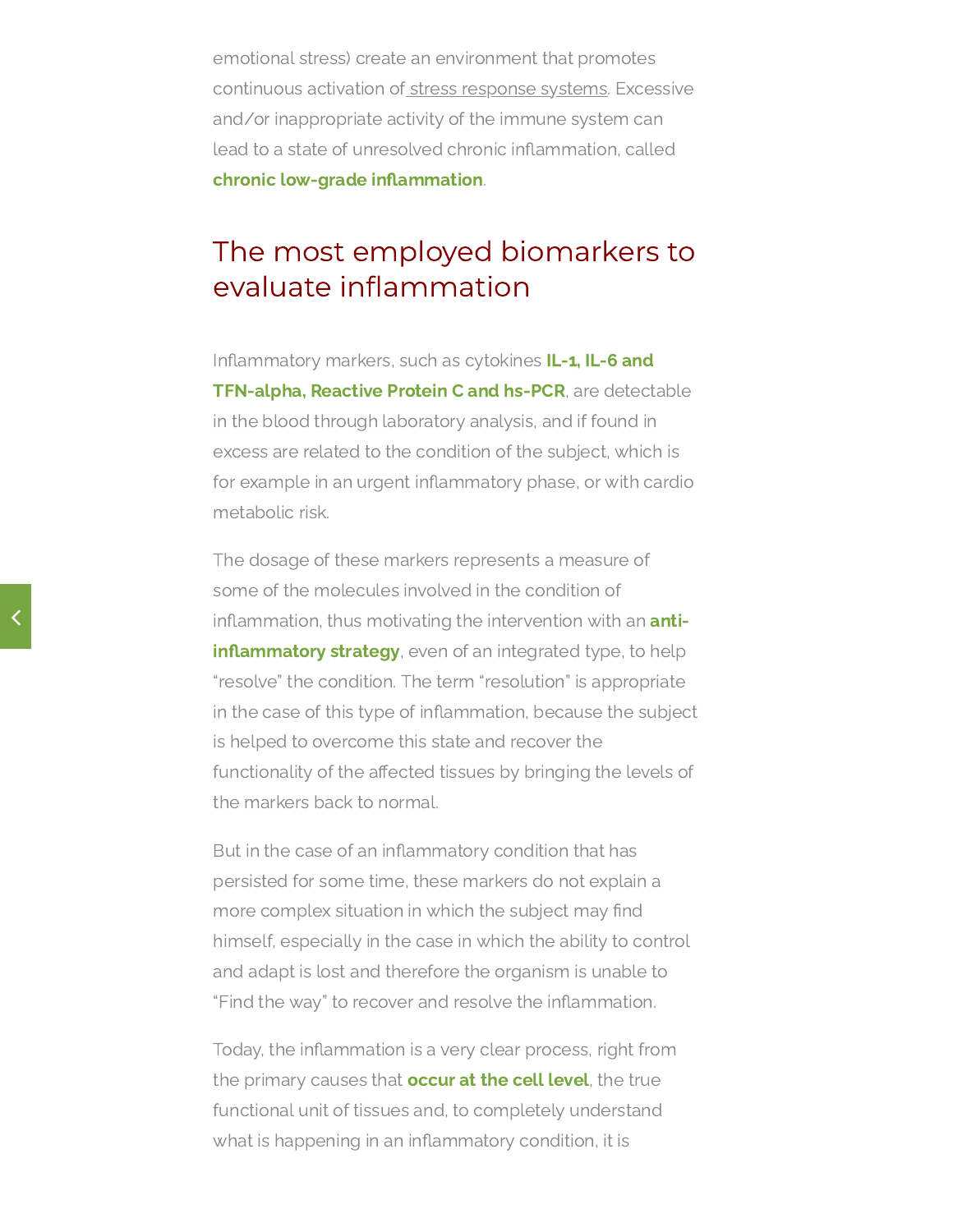## Inflammation starts from the cell membranes

The presence of an excess of inflammatory markers in the blood is the result of "something" happening upstream. To monitor the molecular events underlying the [inflammatory](https://www.lipinutragen.it/en/inflammation-a-good-or-a-bad/) activation it is necessary to trace the real target from which they start all the phenomena of stress, adaptation and defense response (primarily inflammation!) which is the cell, to then define the most appropriate anti-inflammatory intervention.

The most modern and appropriate diagnostic tool is the membrane lipidomic analysis. In fact, it is precisely the level of **omega-6 polyunsaturated fatty acids** (DGLA and arachidonic acid) and **omega-3** (EPA and DHA) present in the cell membranes of the immune system that determines the start of the response, with the signaling cascades pro inflammatory and, subsequently, that resolves inflammation, through the production of eicosanoids and other molecules such as protectins, maresins and resolvins [2].

By evaluating the presence in the membrane of these fatty acids and the related lipid indices, it is possible to ascertain, even in advance, what is the preferential response activated by the cell following a stimulus. There are well-known profiles that can lead to problems of control of the inflammatory state, such as the inflammatory-immune profile, which has an excess of arachidonic acid and DGLA deficiency or the inflammatory-deficiency profile with omega-3 deficiency. In such cases, chronic inflammation occurs as a result, and the most appropriate intervention is to rebalance the structure of fatty acids [3] thanks to a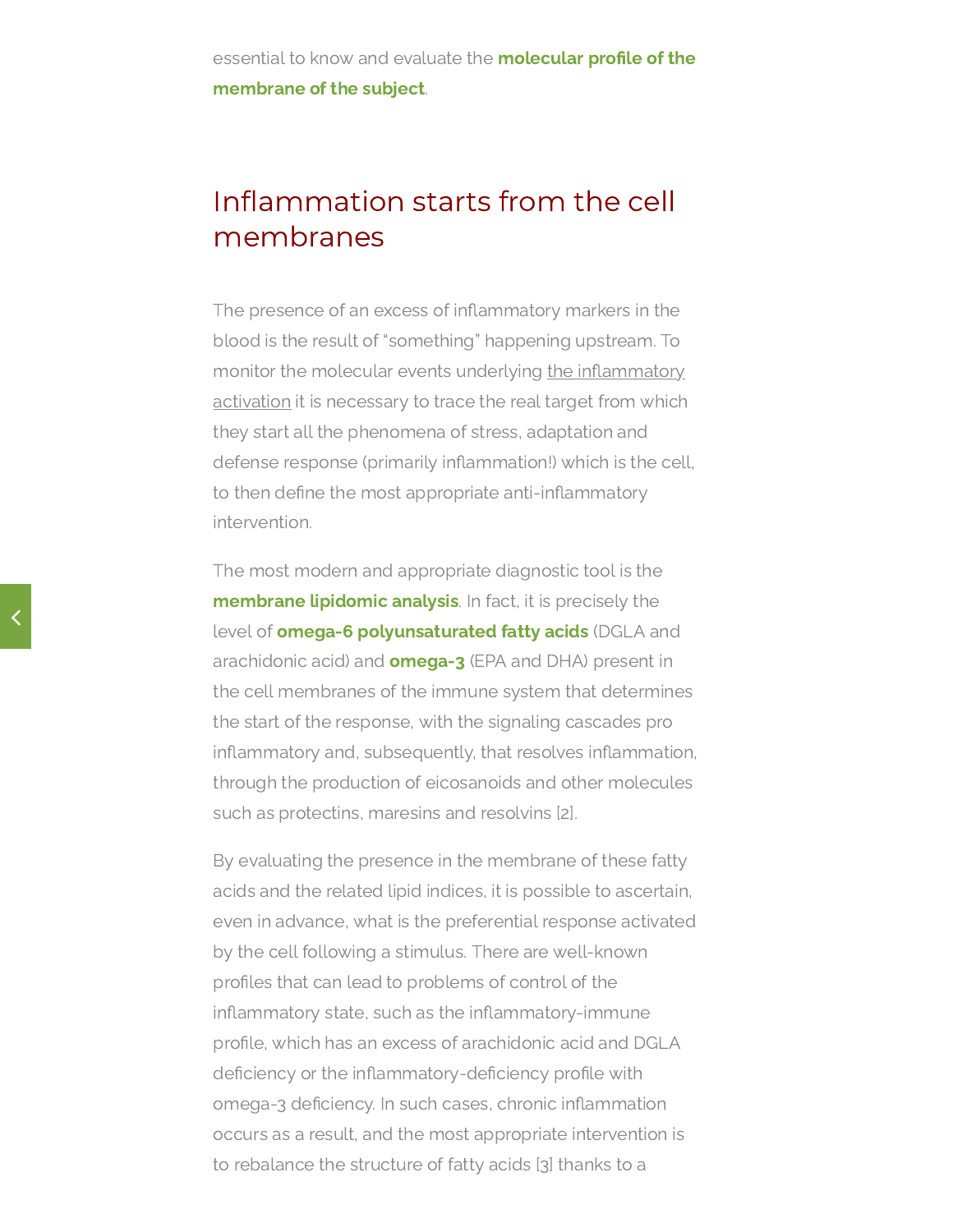**personalized intervention** (strategy based on nutritionalnutraceuticals) recommended by the lipidomics specialist.

Do not forget that inflammation, both "silent" and "overt" type, in the latter case supported by the inflammatory markers mentioned at the beginning of the article, can accompany both before and after the infection event viral or the event of vaccination, as is well demonstrated in the case of the current pandemic. ONE MORE REASON to investigate the condition of a patient who exhibits inflammatory symptoms [4, 5, 6, 7].



Lipidomic analysis is accomplish using the membrane of the mature red blood cell, and is performed in our Lipidomics Laboratory using an accredited robotic [procedure.](https://www.lipinutragen.it/en/about-us/accreditation/) The analysis provides a realistic photograph of the patient's molecular structure and an assessment – also predictive – of the state of cellular inflammation, useful for the reference professional (pharmacist, doctor or nutritionist) in defining the personalized intervention. Specifically, among the parameters returned by our membrane lipidomic analysis are:

– quantity of linoleic acid, DGLA and arachidonic acid and corresponding indices of enzymatic activity (delta-6 and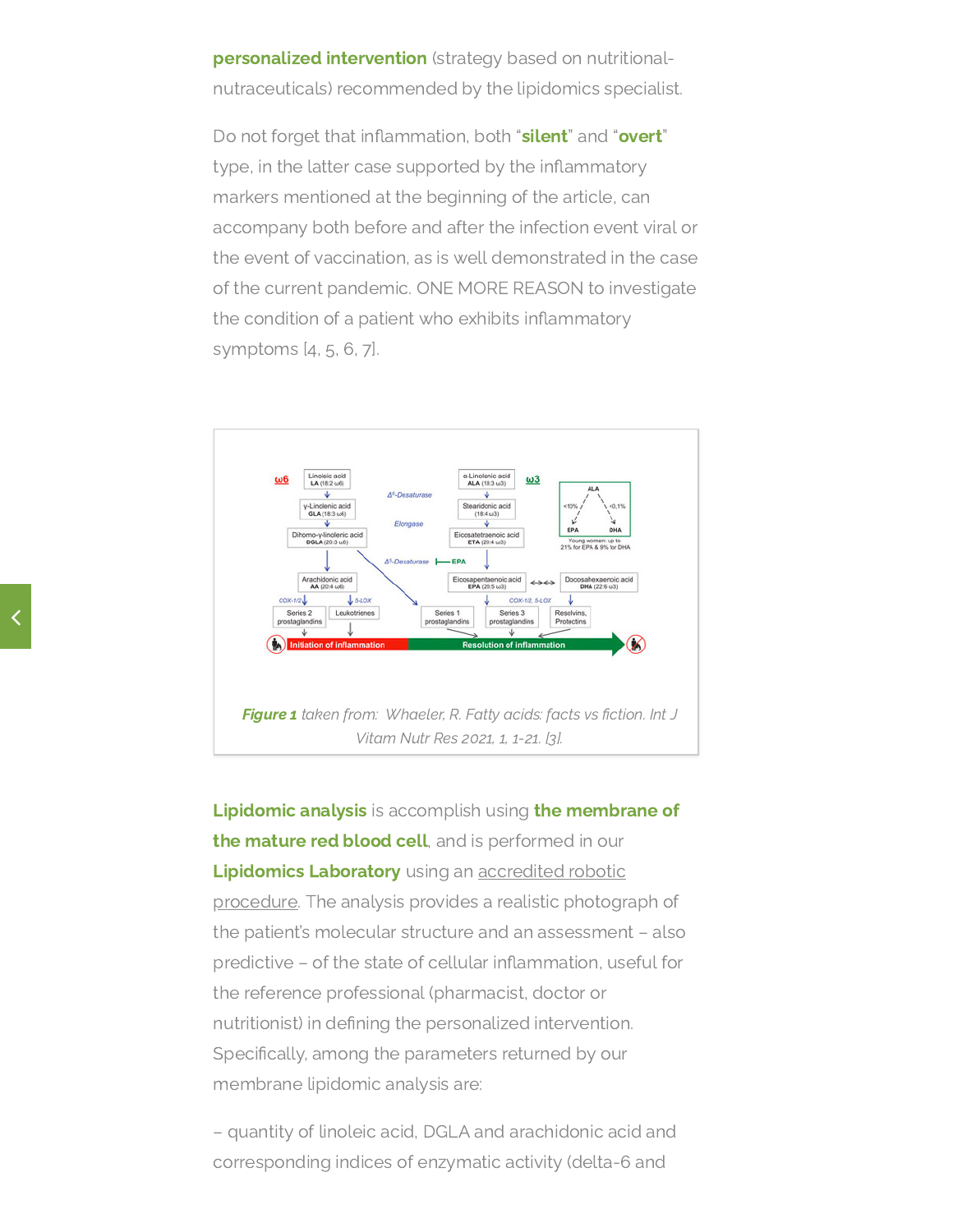- quantity of EPA and DHA
- omega-6 / omega-3 ratio
- peroxidation index

– PUFA balance, balance index of omega-6 and omega-3 polyunsaturated fatty acids (fundamental indicator for the dosage of these fats).

#### **Bibliografia**

[1] GBD 2017 Causes of Death Collaborators. Global, regional, and national age-sex-specific mortality for 282 causes of death in 195 countries and territories, 1980–2017: a systematic analysis for the Global Burden of Disease Study 2017. Lancet 392, 1736–1788 (2018). [2] Serhan, CL. Pro-resolving lipid mediators are leads for resolution physiology. Nature, 2014, 510, 92-101.

[3] Whaeler, R. Fatty acids: facts vs fiction. Int J Vitam Nutr Res 2021, 1, 1-21.

[4] Wong, RSY. Inflammation in COVID-19: from pathogenesis to treatment. Int J Clin Exp Pathol. 2021 Jul 15;14(7):831-844. [5] Kahn, B. et al. Multisystem Inflammation and Organ Dysfunction After BNT162b2 Messenger RNA Coronavirus Disease 2019 Vaccination, Critical Care Explorations: November 2021 – Volume 3 – Issue 11 – p e0578 doi: 10.1097/CCE.0000000000000578. [6] Khayat-Khoei, M. et al. COVID-19 mRNA vaccination leading to CNS inflammation: a case series. J Neurol. 2021 Sep 4:1–14. [7] Ostrowski, SR. et al. Inflammation and Platelet Activation After COVID-19 Vaccines – Possible Mechanisms Behind Vaccine-Induced Immune Thrombocytopenia and Thrombosis. Front. Immunol. 2021, 12:779453. doi: 10.3389/fimmu.2021.779453